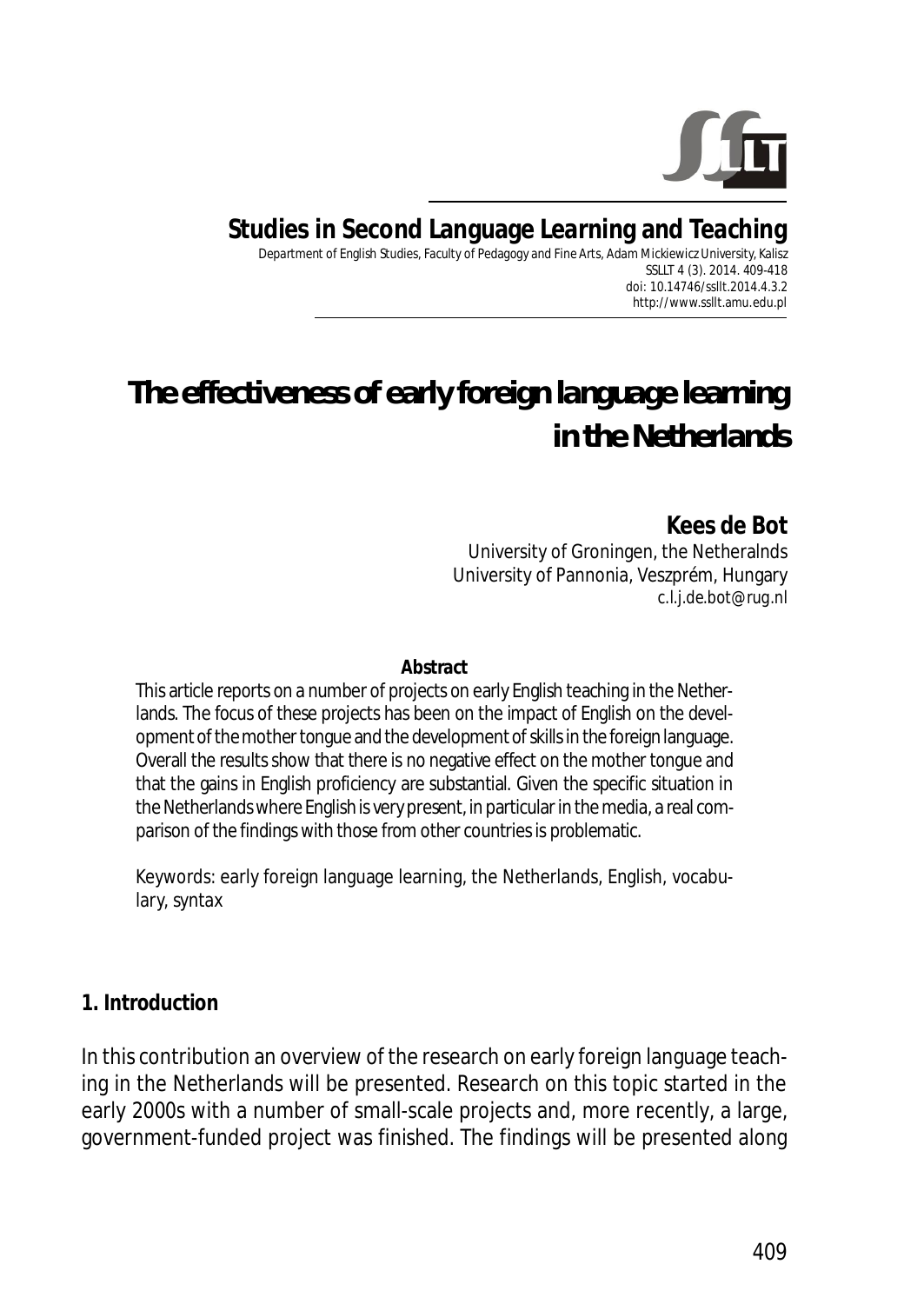with some ideas and related research on future developments. First, a brief history of the provision of bilingual education in the Netherlands will be presented. Internationally there is a lot of research on early foreign language teaching, but we will not deal with that here since there is an excellent overview by Nikolov and Mihaljević Djigunović (2011).

### **2. Bilingual streams in secondary education**

Bilingual education started in 1992, when a group of parents whose children attended secondary education in the Dutch section of international schools demanded that their children would have access to a form of bilingual education, too. International schools cater for children of ex-pats and embassy personnel, and they are not government-sponsored, which allows some freedom in the curriculum. A large part of the program in such schools is taught in English, and Dutch is taught as a second language. According to ministerial regulations, teaching in Dutch schools needs to be done in Dutch, unless the aim is to enhance levels of proficiency in a foreign language. This "loop" in the regulations has been used to set up bilingual streams in a small number of schools in the early 1990s. This "grassroots" movement of parents pushing for some form of bilingual education led to a program with an English stream in three schools in 1992. The number of bilingual schools grew rapidly to some 130 schools in 2014. While the intention was to provide bilingual education in various languages, in particular German in the border region in the eastern part of the Netherlands and French in the south, in effect almost all schools opted for English. At present there are only 23 schools that have a German-Dutch bilingual program; the rest is English-Dutch.

Over the years the European Platform for Internationalization of Education, a government-sponsored organization, has been active in developing bilingual education by forming networks of schools, providing training for teachers and supporting schools in developing a high quality program. There is now a well-developed quality control and accreditation system. There is a standard that schools aspiring to have a bilingual program are supposed to meet. It deals with the participation of native speakers, levels of English proficiency of the Dutch teachers, internationalization activities like school exchanges and the proportion of the program to be taught in English. It is now set on 50 % for the first four years and 30% for the last two years.

It could be argued that the development of bilingual education is the most important innovation in foreign language teaching in last 50 years, and research has now shown its effectiveness. An early but very important study was the one by Huibregtse (2001, see also Admiraal, Wetshoff, & de Bot, 2006). In this largescale project, 584 pupils in bilingual schools and 749 pupils in normal schools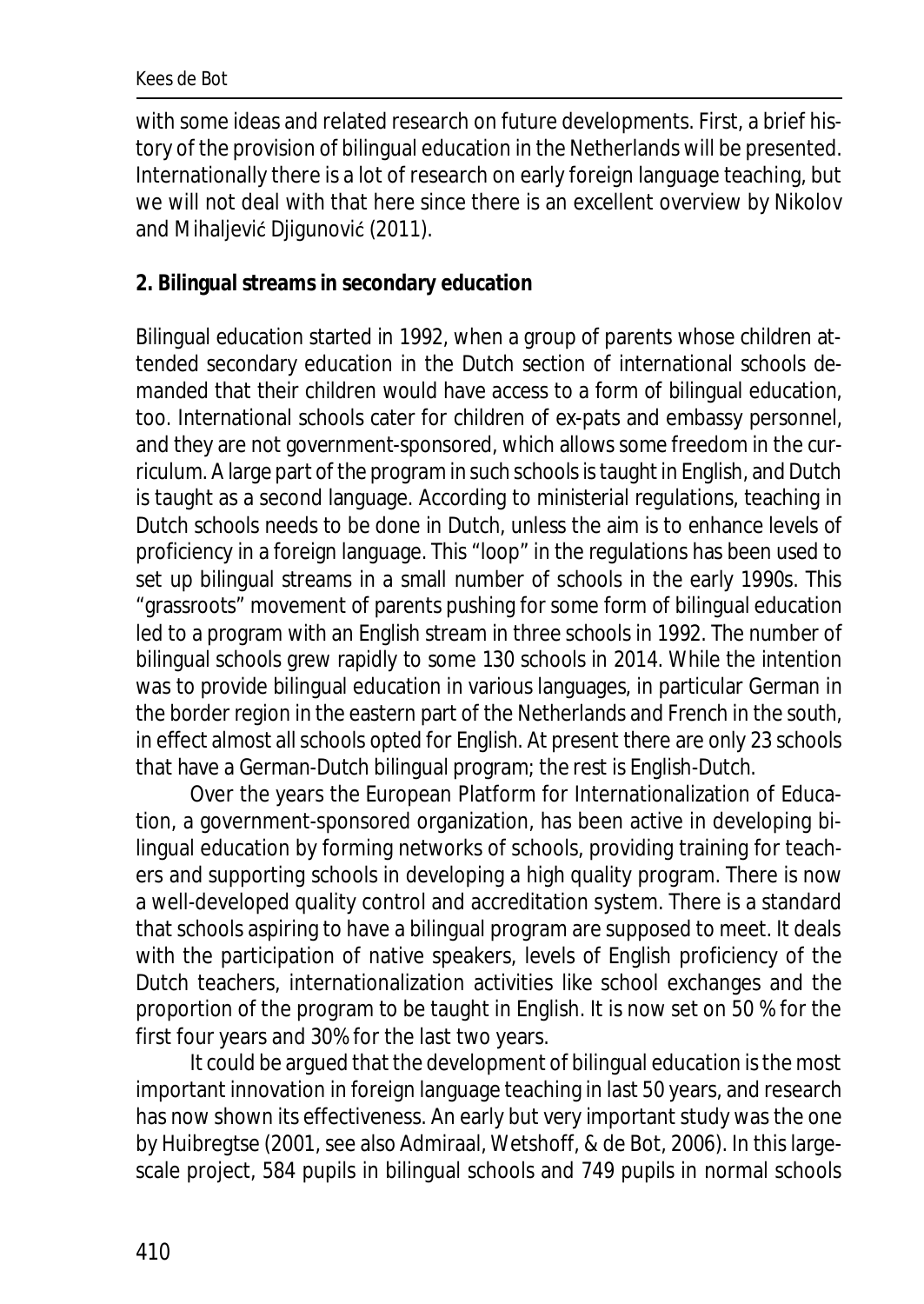have been tested twice a year over a period of 5 years. Four cohorts of pupils have been followed over 5 years. There were tests of receptive vocabulary, reading skills and oral proficiency. In addition, there was an extensive questionnaire on language use, attitude, motivation and socio-economic background. The main findings were that the bilingual group outscored the control group for lexical skills (when corrected for general aptitude and beginning level), reading comprehension, oral proficiency, pronunciation, and grades in the final national examination for the subjects taught in English (typically geography, history and mathematics). The most important finding, politically, was that here were no negative effect on Dutch proficiency according to grades in national examinations. The Huibregtse study has been extremely influential because it provided schools with strong arguments to set up a bilingual program and silenced doubts about its effectiveness.

The Huibregtse project looked at some of the early adopters and there is certainly the risk of a Hawthorne effect, as with all innovations: Schools, teachers and pupils feel "special," and may therefore be more motivated and willing to invest extra time and energy in the teaching program. These factors may be the real cause for the advantages mentioned. Therefore it was decided to set up a replication study in the late 2010s, the OTTO (Onderzoek Twee Talig Onderwijs research project on bilingual education) project (Verspoor, de Bot, & van Rein, 2011). The OTTO study used the same instruments as the Huibregtse study but also included a special group of schools, the Reformed schools, in which the pupils for religious reasons have no or very limited access to TV, movies and computer games. Altogether, there were four groups:

- Religious bilingual
- Religious mainstream
- Nonreligious bilingual
- Nonreligious mainstream

The findings of this project are basically the same as those in the Huibregtse project, but in addition show that out-of-school contact plays a crucial role in the development of English: The best results are found in the nonreligious bilingual schools, followed by the religious bilingual, nonreligious mainstream and religious mainstream.

# **3. Early English teaching**

So the system of bilingual secondary schools was well established and is now moving from the highest school types (preuniversity) to lower types and has shown to be effective there as well. The success of bilingual education in secondary education led to demands by both parents and schools to introduce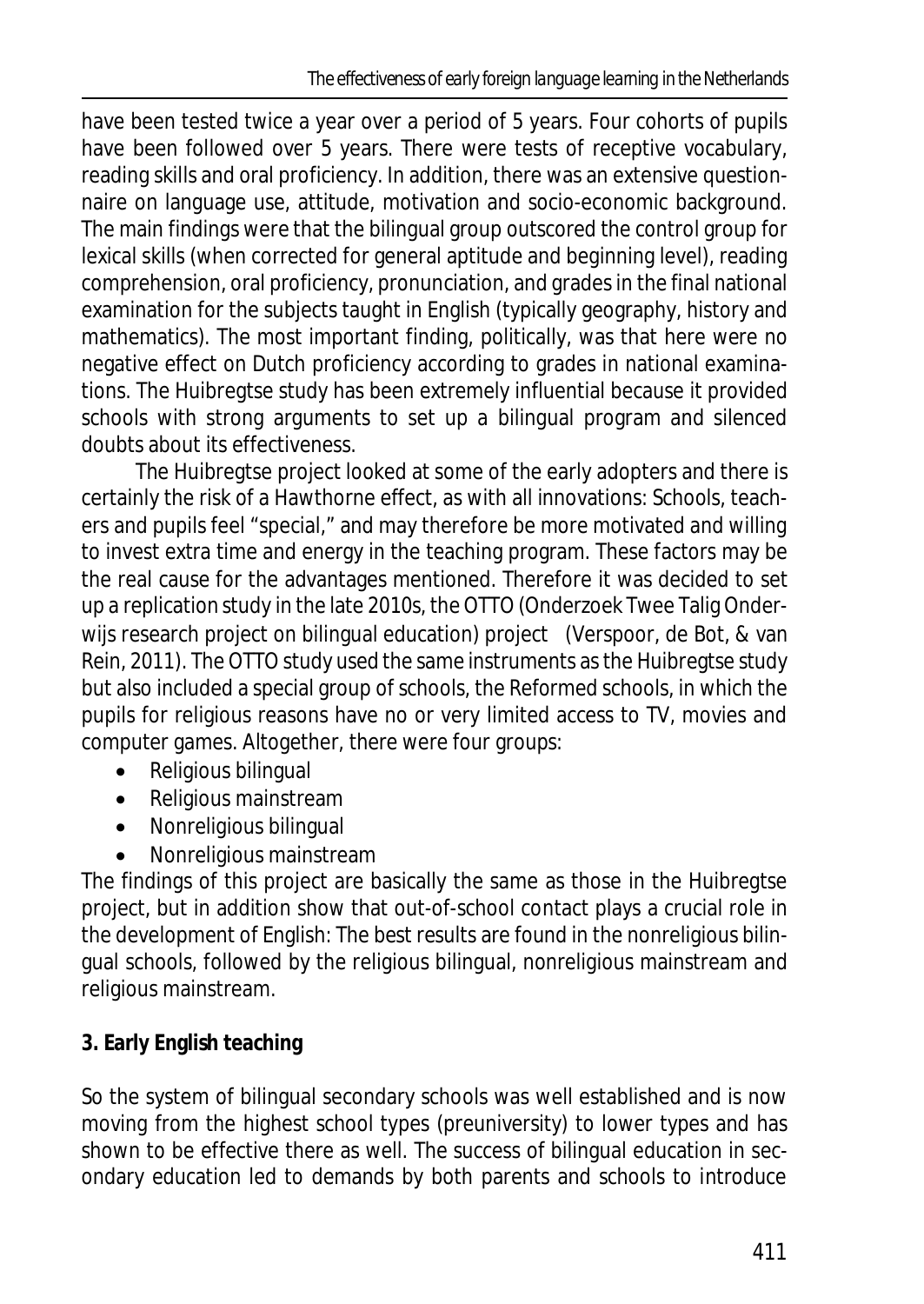#### Kees de Bot

some form of bilingual education in primary education as well. There has been and still is substantial resistance against the introduction of English teaching in the early grades since there is the common fear that time spent on English goes at the expense of the development of Dutch. Though a wealth of research findings in other countries has shown that the introduction of bilingual education is not harmful for the development of the mother tongue, there appeared to be a need to also show this for the Dutch setting.

One of the big debates with respect to early foreign language teaching has to do with the optional age to start (Muñoz, 2006). While in the layman's view the assumption of the earlier the better still lingers on, there is now no final conclusion on this issue. Also, the terms used in the debate are not always clear. While in European policy documents an early start is at the beginning of primary education, which in many countries is at age 4 or 5, other research, in particular from Spain, seems to take 8 years as an early start. Still, many proponents of a really early start, which in the Netherlands includes both schools and parents, have chosen the first grade to start teaching English. The motives of schools to start with early English are not always purely educational. There is competition between schools and early English is used as a unique selling point to attract more pupils. But up until recently, the empirical support for an early start was lacking. As Nikolov and Mihaljević Diigunović (2011) mention in their review of the literature: "No comparative study was found on how weekly exposure impacts on outcomes" (p. 97).

#### **4. Empirical evidence: Some early projects**

Research on the effects of an early start began with a number of small-scale projects reported on in Goorhuis-Brouwer and de Bot (2010). The studies followed three groups of children longitudinally from their entrance in the school till the end of second grade. The Reynel test for language comprehension in Dutch and English was used, and after one year of English the Dutch pupils reached an age equivalent for English monolingual children of 2 years and 5 months and a mean score for language production of 2 years and 1 month. There was normal development of Dutch proficiency: The large majority of the children had scores within the normal standardized range. An interesting finding was that there were no negative findings for non-Dutch children. If anything, they showed similar development in Dutch and were equivalent or better than the Dutch children in English. Numbers are small for this group, so no hard conclusions can be drawn for this particular group. The same holds for children who showed a low score at the beginning and who might have problems in their language development. These children improved somewhat more (but started lower) than the average children in the studies.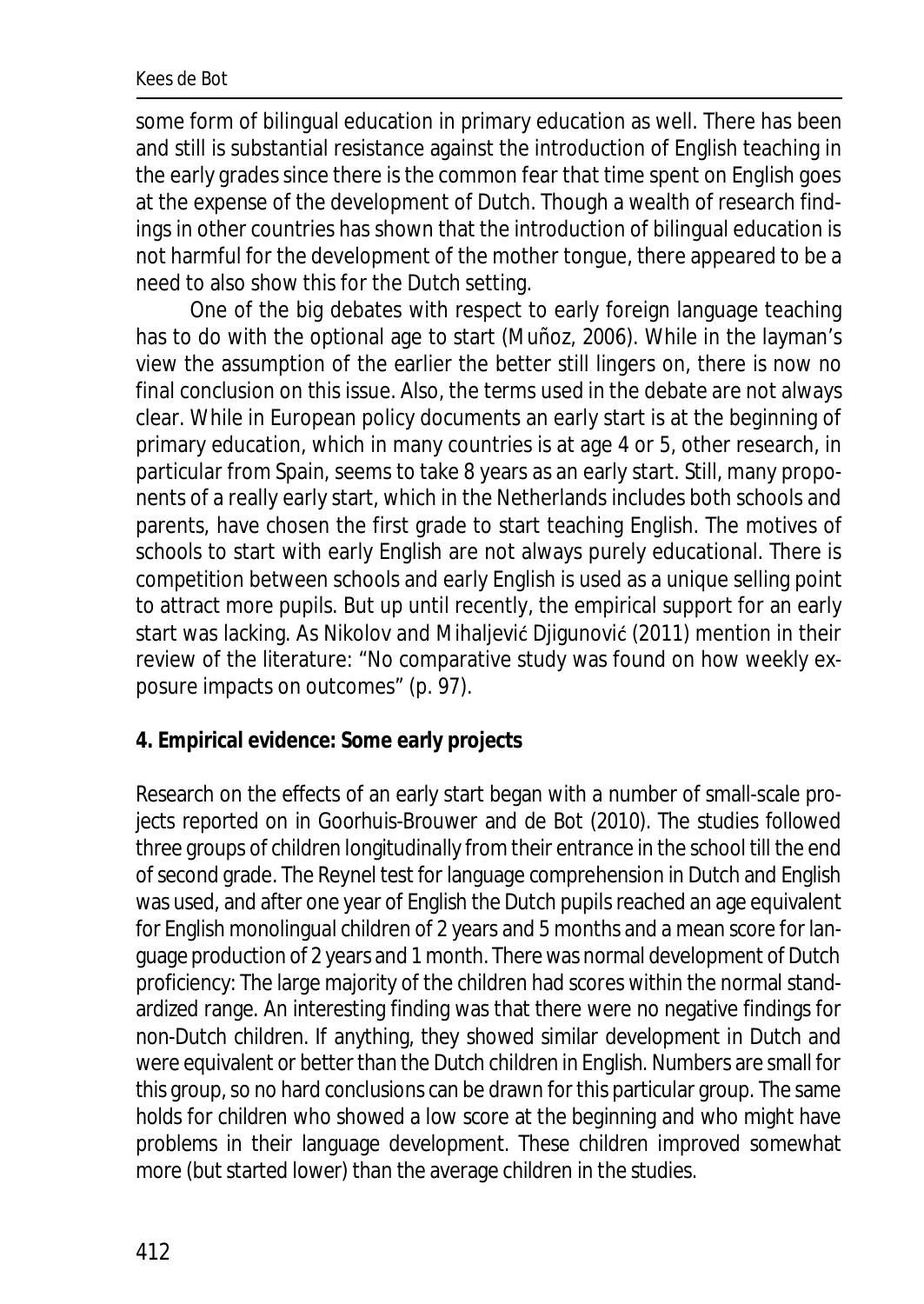## **5. The Foreign Languages in Primary Schools project (FLIPP)**

As with bilingual education in secondary education, the Dutch ministry of education was keen to monitor at an early stage what the effects of an early start might be. The main worry was that starting early with English might go at the expense of the mother tongue development. The main questions in the FLIPP study (Unsworth, Persson, Prins, & de Bot, 2014) were:

- 1. How do the English language skills of the children develop over time?
- 2. What is the relationship between the development of the children's English language skills and the development of Dutch as a first and a second language?

The project was a 2-year longitudinal study with three measurement times: at the beginning of schooling, at the beginning of second grade and the end of second grade (2010/2011/2012). The first factor looked at was the total number of minutes of English per week. The assumption was that the development of children's lexical and grammatical knowledge would be related to amount of exposure. Earlier findings for the Dutch setting showed an improvement after 1 year of 3 hours per week, though there was a stagnation after 2 years (Goorhuis-Brouwer & de Bot, 2010). With two years of 1 hour per week, there was only rudimentary understanding and no productive skills development (Aarts & Ronde, 2006). The second factor was the teachers' proficiency in English. Is a native speaker needed for significant development, or is a fairly high level of proficiency of regular teachers sufficient? Research by Larson-Hall (2008) suggests that differences between native speaker teachers and nonnative speaker teachers become relevant after hundreds of hours of education only.

There were three factors in the design:

- Early/late start (age 4 or 8/9)
- $\bullet$  English proficiency of teachers (A2-C1)
- Number of minutes/week of English lessons

Many factors are likely to play a role in language development, and in order to measure language development as "pure" as possible, working memory, nonverbal memory, IQ and contact with English were controlled for. The language tests for English included receptive vocabulary, phonology, morphology and syntax, while for Dutch, only vocabulary data have been gathered. The design was as follows:

- 1. Participants
	- 168 Early foreign language teaching (EFLT) children from 14 schools
	- 26 control children from 3 schools
- 2. Testing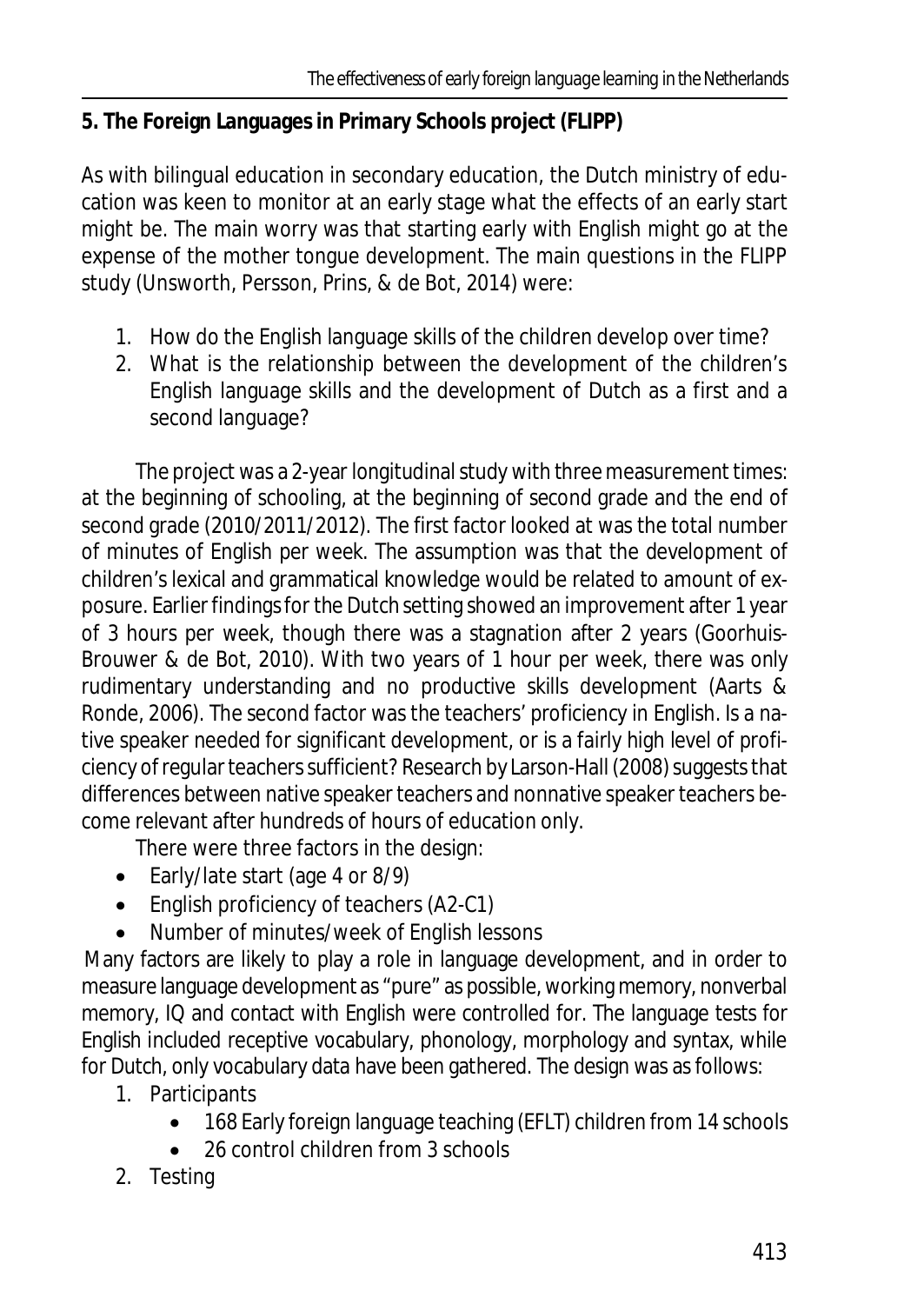- Pretest: start of school year (no English)
- Posttest I: end of first school year (1 year of English)
- Posttest II: end of second school year (2 years of English)
- 3. Independent variables
	- Number of minutes of English per week (up to 60 min per week/ 60-120 min per week/120+ min per week)
	- Proficiency level teacher (native vs. nonnative, and for nonnative teachers, A/B/C levels, according to CEFR)
- 4. Dependent variables
	- English receptive vocabulary test
		- Peabody Picture Vocabulary Test (PPVT-4; Dunn & Dunn, 2007)
		- Score: total number of items correctly answered
	- English receptive grammar test
	- Test of Reception of Grammar (TROG- 2; Bishop, 2003)
		- Score: total number of items correctly answered
	- Dutch receptive vocabulary
- **6. Main results of FLIPP**

The EFLT children improved significantly for both vocabulary and grammar in English. There is a significant effect for the number of minutes of English lessons per week: 60 min or less per week leads to significantly lower scores for English, compared to children with more than 60 min but less than 120 and the children with 120 min or more. The language proficiency of the teacher is a good predictor of the results for vocabulary after 1 year and of the results for grammar after 2 years: Children with a nonnative-speaker teacher of English at level B (CEFR) score significantly lower than children with a native-speaker teacher only or a native-speaker and a nonnative at C level.

The Dutch vocabulary of pupils develops according to age norms. Only a few students' scores fell below age-appropriate norms, and that number becomes even smaller in the course of time. The Pupil Monitoring System data are consistent with this analysis as are data from teachers' perceptions.

EFLT children with a non-Dutch (and non-English) language spoken at home score similarly to age- and Socio-Economic Status (SES)-matched monolingual Dutch-speaking children. The numbers are too small to draw far-reaching conclusions from these results, but they are consistent with earlier findings for the same population by Goorhuis and De Bot (2010).

In terms of age of onset of English instruction, the data show that in the course of 2 years, the later starters make more progress than the early starters,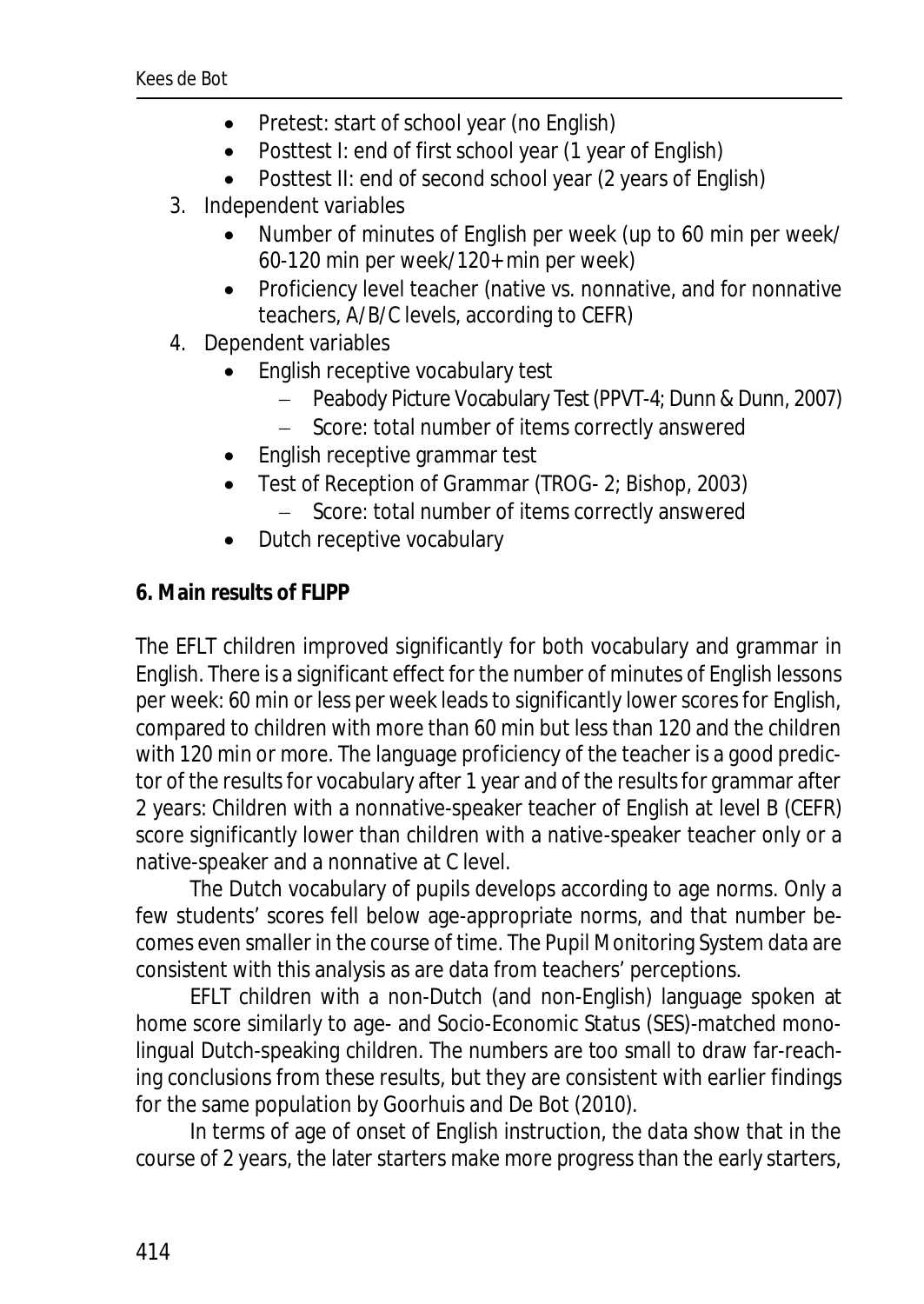which also corresponds with previous research (e.g., Nikolov, 2009). A real comparison between an early and late start can only be made when children who start with English in Grade 7 can be compared with EFLT children in Grade 8. The control variables (age, SES, contact with English outside school, working memory, IQ) explain comparatively little variance in the results.

## **7. CITO 2012 project**

The national testing agency (CITO) carried out a longitudinal study with a representative sample of 1,400 pupils in the 8th grade to test English proficiency (CITO, 2012). In order to test the impact of an early start, six bilingual schools with pupils who had been taught English from Grade 1 to 8 were added to sample. The main findings of the study were that pupils in bilingual schools reach higher levels of speaking proficiency, but not of other aspects of proficiency. An interesting additional finding was that attitudes of pupils decline over time: While English is something new and exciting in the first few years, it becomes an ordinary school subject in later years.

## **8. Conclusion**

The findings so far indicate that an early start with English leads to higher levels of proficiency compared to controls. There are no indications that more English goes at the expense of the development of the mother tongue. There may be additional cognitive advantages, but these have not been tested in this study. One of the problems in the FLIPP study was that schools change rapidly: Some schools that had been labeled as providing 1 hour of English per week by nonnative teachers may the next year decide to have 3 hours with a native speaker teacher. Such changes are normal but problematic for longitudinal research such as this one. But it means that a real evaluation can only be done once the system has settled and stabilized. That may take a couple of years. The positive results found will be important for the development of early English teaching in the same way the Huibregtse study was important for the growth of bilingual education in secondary education.

One important aspect has not been taken into consideration in the studies: What happens in the classroom? It is possible that 1 hour of really good teaching is more effective than 3 hours of mediocre teaching. However, what constitutes good teaching in this context is not so easy to define.

In the near future a number of issues will come up:

Will it be possible to find schools that do other languages, like Spanish, Turkish or Chinese?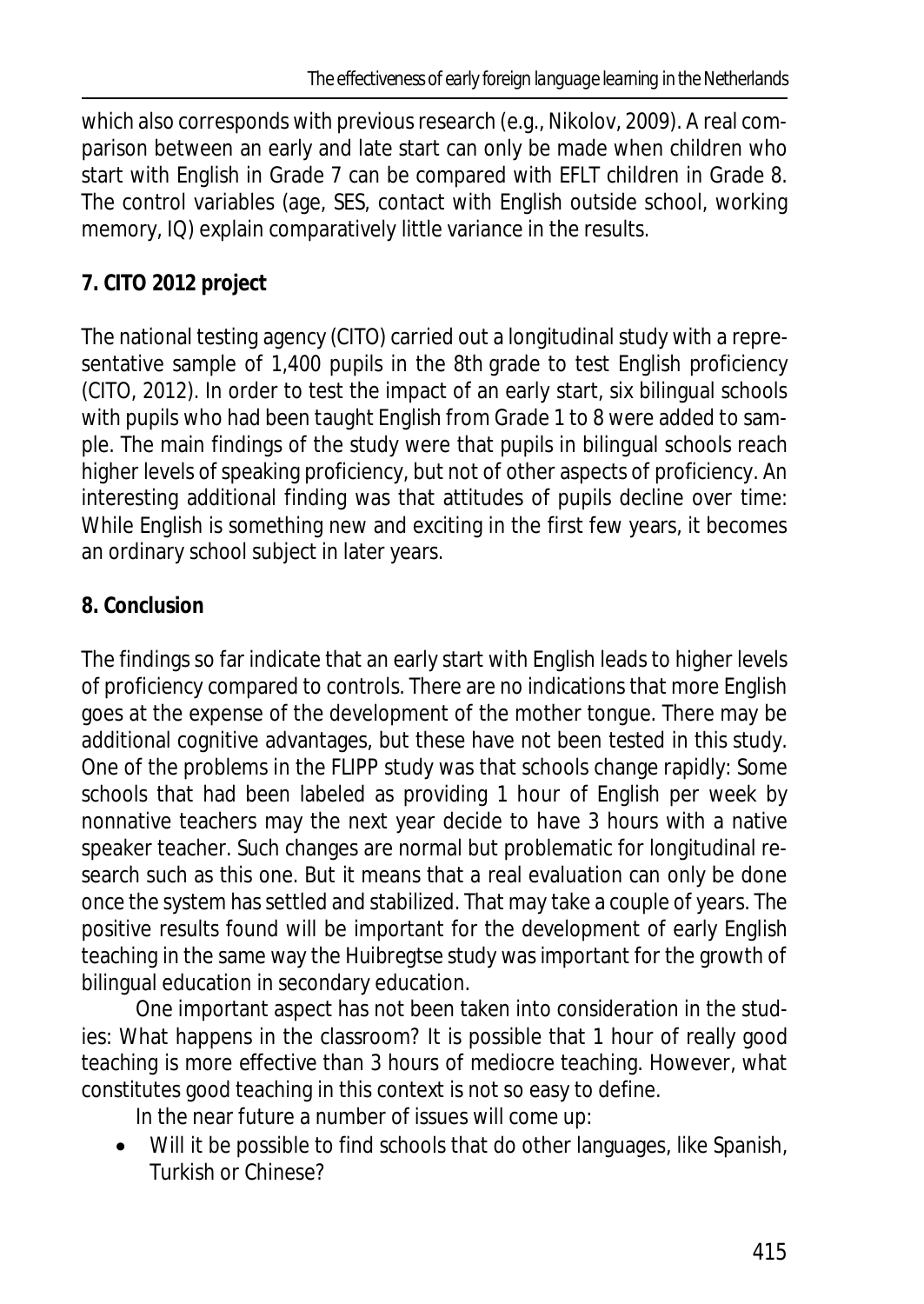- Will it be possible to have more than one foreign language in primary education, or will English remain the most important and only one?
- How can we achieve optimal articulation between levels, that is, what happens to the pupils that enter secondary education with a fairly high level of proficiency? Will they be mainstreamed until the other pupils who came with less English have caught up, or will there be accommodation and differentiation in the English lessons?
- There is a need for improved teacher education. Several teachers felt they were not really equipped to teach English because in their preservice training, English, though officially part of the curriculum, had effectively been neglected.
- Multilingualism in preschool and day care: A fairly recent development in the Netherlands is the call for more multilingualism, which actually means more English in preschool education and daycare. The official stance is that daycare can only be provided in Dutch, but as with the development of bilingual streams in secondary education and primary education as described above, there is pressure from (generally higher educated) parents to have the option to provide daycare that is done partly in English. One of the problems that will come up is that there is again a problem of articulation between levels in the educational system, this time between preschool and primary education: If some children come into primary education with a relatively high level of proficiency in English, the need of differentiation according to level already starts in Grade 1. On the other hand, as far as there are any data on the very early foreign language learning in an educational setting, they do not seem to point to large gains in proficiency. In a project on teaching English as a foreign language to 3-4 year-olds in commercial institutes in China, first indications are that the children appreciate the lessons, but gain very little from them (Sun, Steinkraus, & de Bot, 2014). To what extent an early basis for English will be beneficial in the long term is unclear.

The focus of this special issue is on the age-factor. This debate has evolved from the question whether language learners after the critical period are able to acquire a language at native level to the realization that there may be some gifted and very dedicated learners who manage to become fluent enough to pass for natives. For the majority of learners this is neither a goal nor a necessity. In this respect the English as a lingua franca movement is relevant: Most communication in English will increasingly be between speakers of nonnative or nonstandard varieties of British/American English and in that situation the native norm becomes basically irrelevant.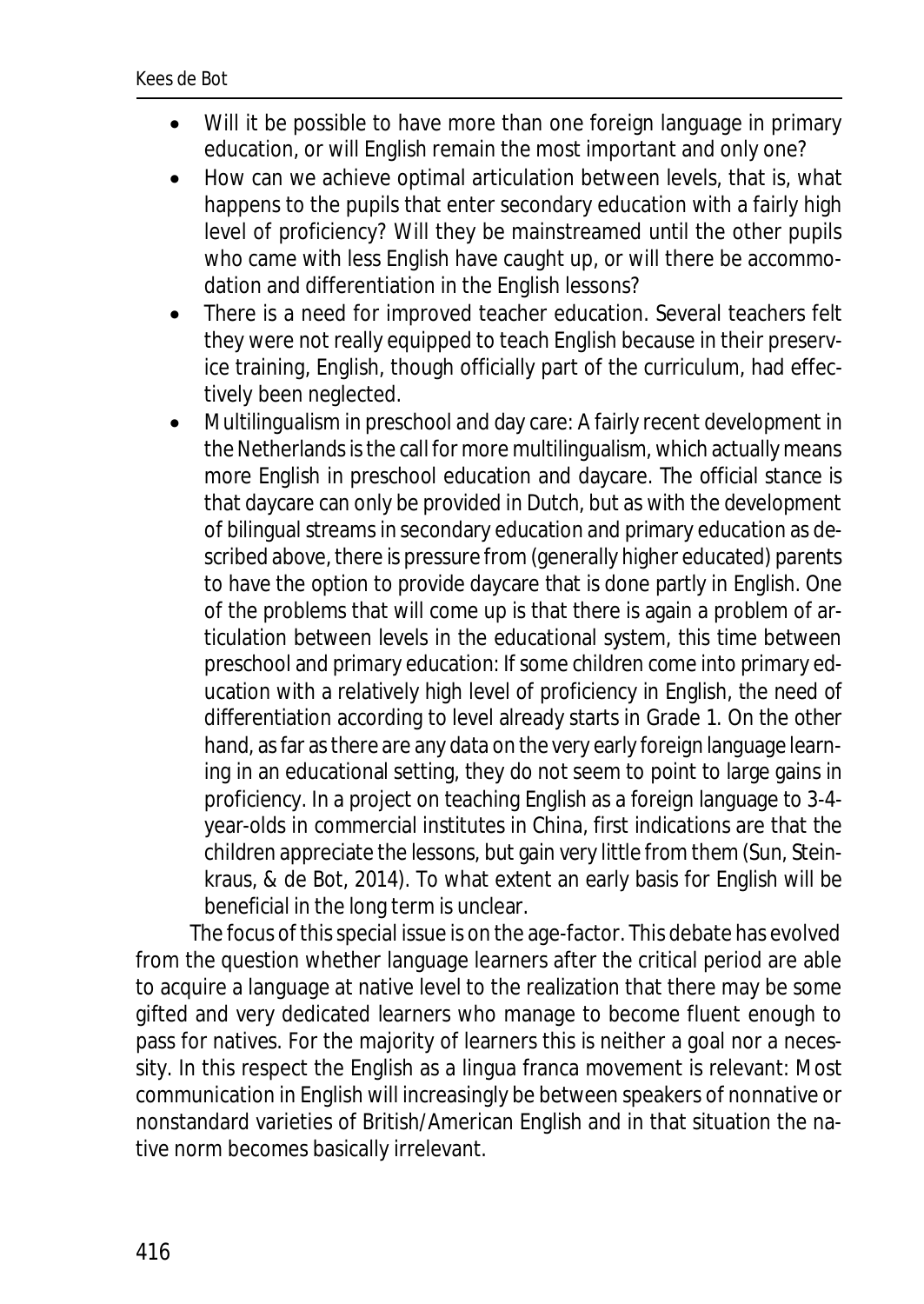Still the question remains whether an early start with foreign languages in school is a good idea. The findings from the projects reported on here suggest that an early start does not go at the expense of the development of the mother tongue and that there are substantial gains in English proficiency. What the best starting age is cannot be deduced from our data: As mentioned, a real comparison between an early and a late start is only possible when sufficient numbers of learners have gone through the full 8 years of primary education. Even if in that comparison the early starters outperform the late starters it will have to be shown that the investment in time and energy was worth it. If there is only a slight difference, a late start may be preferably in terms of efficiency.

A final point is to what extent our findings are generalizable to other situations/settings/countries. Similarly to the Nordic countries, the language setting in the Netherlands is such that English is becoming a second rather than a foreign language: It is very present in the media and in the linguistic landscape. Contact with English is almost unavoidable. The data from the FLIPP project show that children at the age of 4 already enter primary education with some English they have picked up in various ways. The omnipresence of English and the generally positive attitudes towards the language make the situation in the Netherlands different from countries like Germany, France and Spain, in particular with respect to dubbing or subtitling of foreign movies and TV programs. It is quite likely that there will be an interaction over time between learners' developing proficiency and the use of resources from the environment: Higher proficiency allows for more efficient use of language in the ambiance, and that will enhance proficiency again. The dynamics of that process are still to be explored.

## **Acknowledgements**

The author is grateful to the anonymus *SSLT* reviewer who provided extensive support in improving the article.